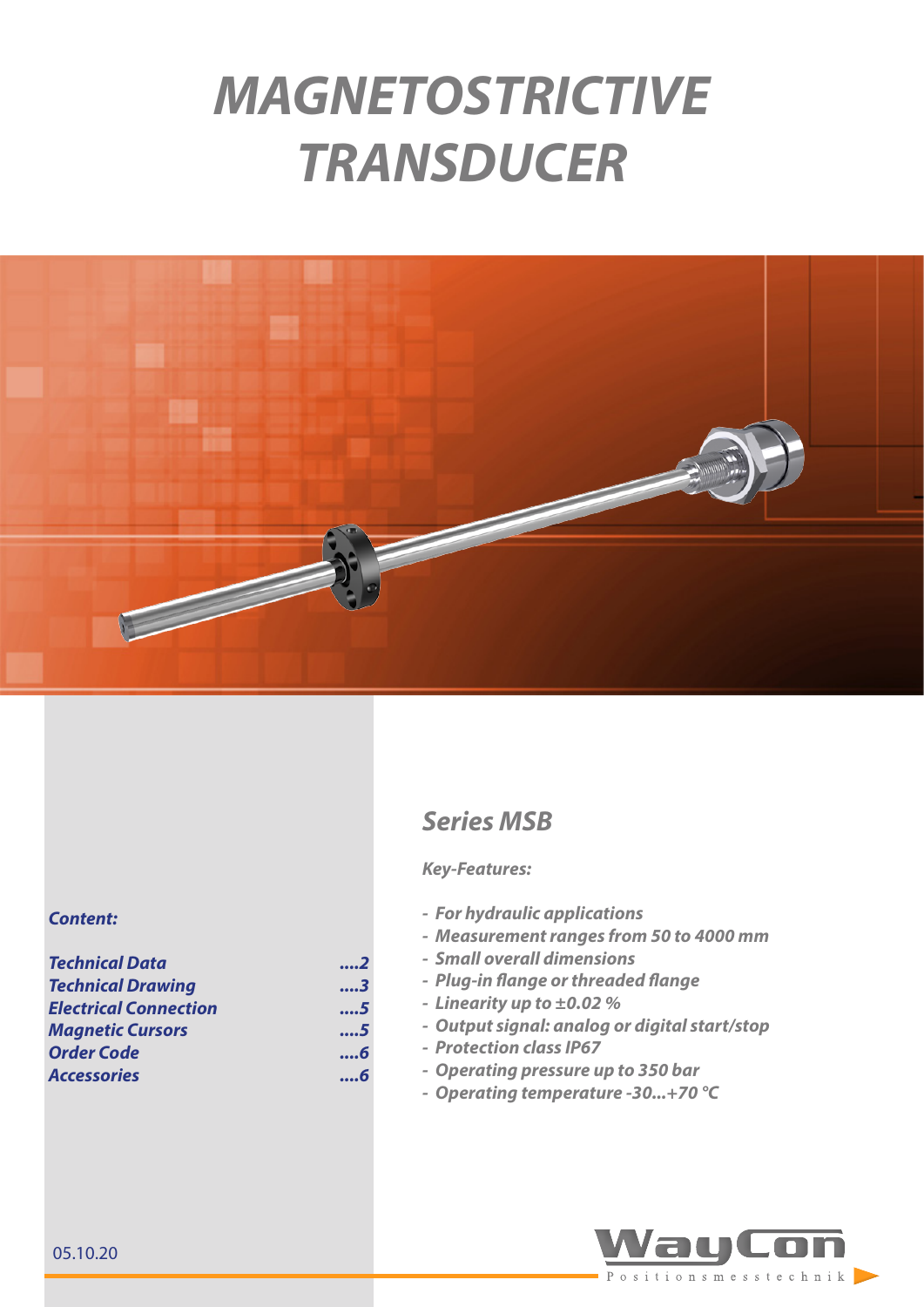| Measurement range MR                 | [mm]                         | 50 / 100 / 130 / 150 / 200 / 225 / 300 / 400 / 450 / 500 / 600 / 700 / 750 / 800 / 900 / 1000 / 1250 / 1500<br>/ 1750 / 2000 / 2250 / 2500 / 2750 / 3000 / 3250 / 3500 / 3750 / 4000 |
|--------------------------------------|------------------------------|--------------------------------------------------------------------------------------------------------------------------------------------------------------------------------------|
| Linearity                            | [%]                          | $<\pm 0.02$ (min. $\pm 0.06$ mm)                                                                                                                                                     |
| Repeatability                        | [mm]                         | < 0.01                                                                                                                                                                               |
| Resolution                           |                              | theoretical infinite, depends on the signal quality of the reference $(10 \mu m)$                                                                                                    |
| <b>Hysteresis</b>                    |                              | < $\pm$ 0.005 % of the measurement range                                                                                                                                             |
| Sampling time position               |                              | MR ≤1000: 1 ms / MR 12502000: 1.5 ms / MR ≥2250: 2 ms                                                                                                                                |
| Displacement speed                   | $\lceil m/s \rceil$          | $\leq 10$                                                                                                                                                                            |
| Acceleration max.                    | $\left[\frac{m}{s^2}\right]$ | $\leq 100$                                                                                                                                                                           |
| Output signal                        |                              | 0.110.1 V / 0.15.1 V <sup>1)</sup> / 420 mA / RS422 (Start/Stop) <sup>2)</sup>                                                                                                       |
| Output load                          | $[k\Omega]$                  | 5                                                                                                                                                                                    |
| Supply                               | [VDC]                        | 1830 (12 for output signal 0.15.1 V)                                                                                                                                                 |
| <b>Electrical isolation</b>          | [VDC]                        | 100                                                                                                                                                                                  |
| Current consumption max.             | [mA]                         | 40 (load on output start/stop: 300 $\Omega$ )                                                                                                                                        |
| Power ripple                         | $[V_{\text{pp}}]$            | max. 1                                                                                                                                                                               |
| <b>Protection class</b>              |                              | <b>IP67</b>                                                                                                                                                                          |
| Operating temperature                | [°C]                         | MB ≤2500: -30+90 (bei ≤24 VDC) / MB ≥2750: -30+70                                                                                                                                    |
| Storage temperature                  |                              | $-40+100$                                                                                                                                                                            |
| Temperature coefficient              | $[%$ FS/ $^{\circ}$ C]       | 0,005                                                                                                                                                                                |
| Operating pressure max.              | [bar]                        | 350 (peak max. 500)                                                                                                                                                                  |
| Inverse polarity protection          |                              | yes                                                                                                                                                                                  |
| Over-voltage protection              |                              | yes                                                                                                                                                                                  |
| Shock resistance (DIN IEC68T2-27)    |                              | 100 g, 11 ms, single shock                                                                                                                                                           |
| Vibration resistance (DIN IEC68T2-6) |                              | 20 g, 102000 Hz                                                                                                                                                                      |
| Connection                           |                              | MSB--F1: cable output / MSB--F2: connector output                                                                                                                                    |
| Housing                              |                              | stainless steel AISI 316                                                                                                                                                             |
| Mounting                             |                              | MSB--F1: plug-in flange / MSB--F2: threaded flange                                                                                                                                   |

1) Measurement range max. 1250 mm

<span id="page-1-0"></span>**TECHNICAL DATA**

2) RS422 (Start/Stop) only for version F1

### **DIGITAL OUTPUT RS422**

Magnetostrictive transducers of the MSB-...-S-F1 series supply digital outputs in START/STOP format with RS422 differential serial transmission. The transducer requests an initialisation pulse that launches sampling.

The following pulses are transmitted on the outputs: **Start:** the Initialisation pulse retransmitted **Stop:** the pulse corresponding to the position of each magnet.

The time between the Start pulse and the subsequent Stop pulses is proportional to the position of each magnet according to the "Magnetostrictive wave propagation speed" constant, equal to about 2900 m/s.

 $P = Time * 2900 m/s$ 

The correct propagation speed for each product is shown on the product label.

Resolution in terms of metres is linked to the resolution used to measure time

| $1 \mu s$ (1 MHz) | $\Rightarrow$ 2.9 mm      |
|-------------------|---------------------------|
| 10 ns (100 MHz)   | $\Rightarrow$ 29 $\mu$ m  |
| 1 ns (1GHz)       | $\Rightarrow$ 2.9 $\mu$ m |



The measurement reference is the leading edge of the pulse. Optimum width of the interrogation pulse is 3 μs, but the transducer works correctly for times from 1.5 to 5 μs.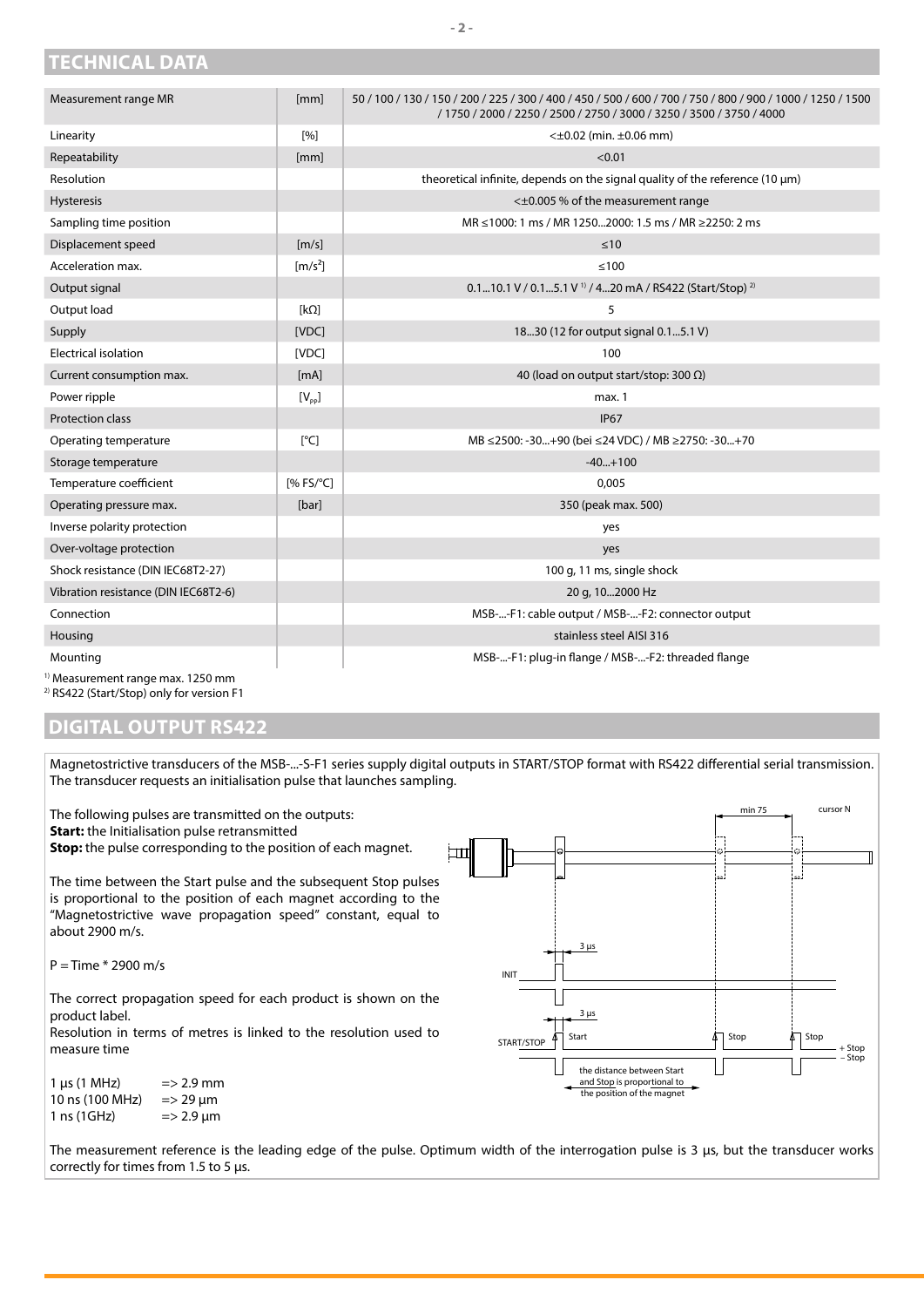## <span id="page-2-0"></span>**TECHNICAL DRAWING**



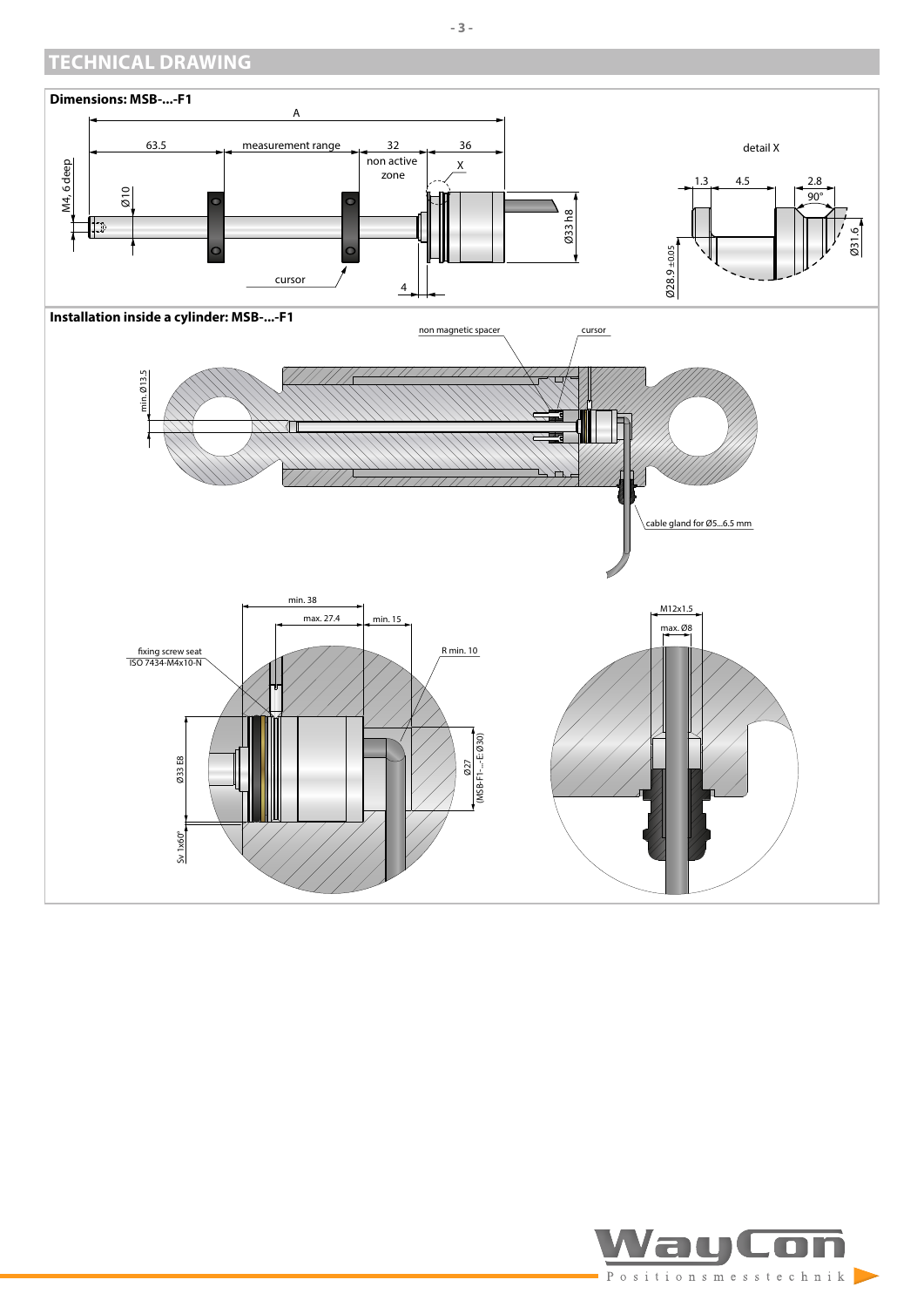## **TECHNICAL DRAWING**

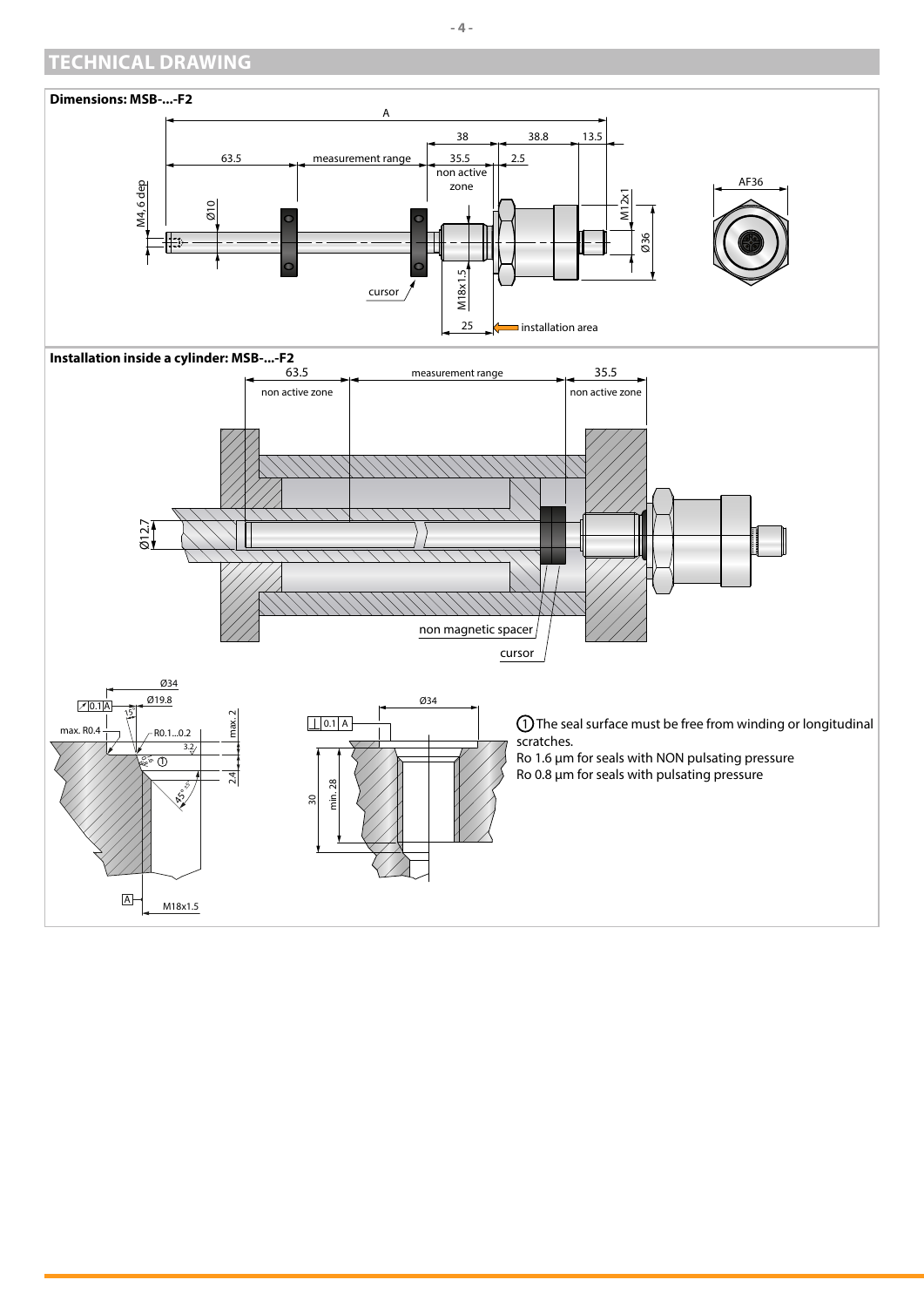## <span id="page-4-0"></span>**ELECTRICAL CONNECTION**



#### **MSB-...-F2**

| Pin | <b>Function</b>                  | <b>Connection cable K5P</b><br><b>Cable colour</b> |
|-----|----------------------------------|----------------------------------------------------|
|     | Signal                           | <b>BN</b>                                          |
|     | $\mathsf{GND}_\mathsf{signal}$   | <b>WH</b>                                          |
| 3   | Do not connect                   | BU                                                 |
| 4   | $\mathsf{GND}_{\mathsf{supply}}$ | <b>BK</b>                                          |
|     | $+V$                             | GY                                                 |

## <span id="page-4-1"></span>**MAGNETIC CURSORS**

| <b>Magnetic cursors</b>                                                                                                                      | A<br>[mm] | B<br>[mm] | [mm]                     | D<br>[mm]                | thickness<br>[mm] |  | <b>Magnetic cursor</b> | <b>Scope of delivery</b>                                                                       |
|----------------------------------------------------------------------------------------------------------------------------------------------|-----------|-----------|--------------------------|--------------------------|-------------------|--|------------------------|------------------------------------------------------------------------------------------------|
| PCUR022                                                                                                                                      | 32.8      | 13.5      | 23.9                     | $\overline{\phantom{a}}$ | 7.9               |  | PCUR022                | $\cdot$ N° 8 brass nuts M4<br>$\cdot$ N° 8 brass washers D4<br>$\cdot$ N° 4 brass screws M4x25 |
| PCUR023                                                                                                                                      | 32.8      | 13.5      | 23.9                     | 11                       | 7.9               |  |                        |                                                                                                |
|                                                                                                                                              |           |           |                          |                          |                   |  | PCUR023                | $\cdot$ N° 4 brass nuts M4<br>$\cdot$ N° 4 brass washers D4<br>$\cdot$ N° 2 brass screws M4x25 |
| PCUR024                                                                                                                                      | 25.4      | 13.5      | $\overline{\phantom{a}}$ | $\overline{\phantom{a}}$ | 7.9               |  |                        |                                                                                                |
| PCUR026 <sup>1)</sup>                                                                                                                        | 52.4      | 12        | 44                       | $\overline{\phantom{a}}$ |                   |  |                        |                                                                                                |
| PCUR027 <sup>1)</sup>                                                                                                                        | 52.4      | 15        | 44                       | $\overline{\phantom{a}}$ | -                 |  | PCUR026, PCUR027       | stopper set (PKIT036)<br>$\bullet$                                                             |
| <sup>1)</sup> Floating cursor for liquids, material: stainless steel AISI 316<br>Magnetic cursors for liquids need higher measurement range. |           |           |                          |                          |                   |  |                        |                                                                                                |

B C A **PCUR022** D  $\mathcal{E}_{\mathcal{E}}$  $\stackrel{\prime}{\sim}$  $\mathcal{S}$  $\widehat{A}^{\subseteq}$ B **PCUR023** B A **PCUR024**  $\cup$ A  $\alpha$  $A/2$   $A/2$ height detection position **PCUR026/PCUR027**